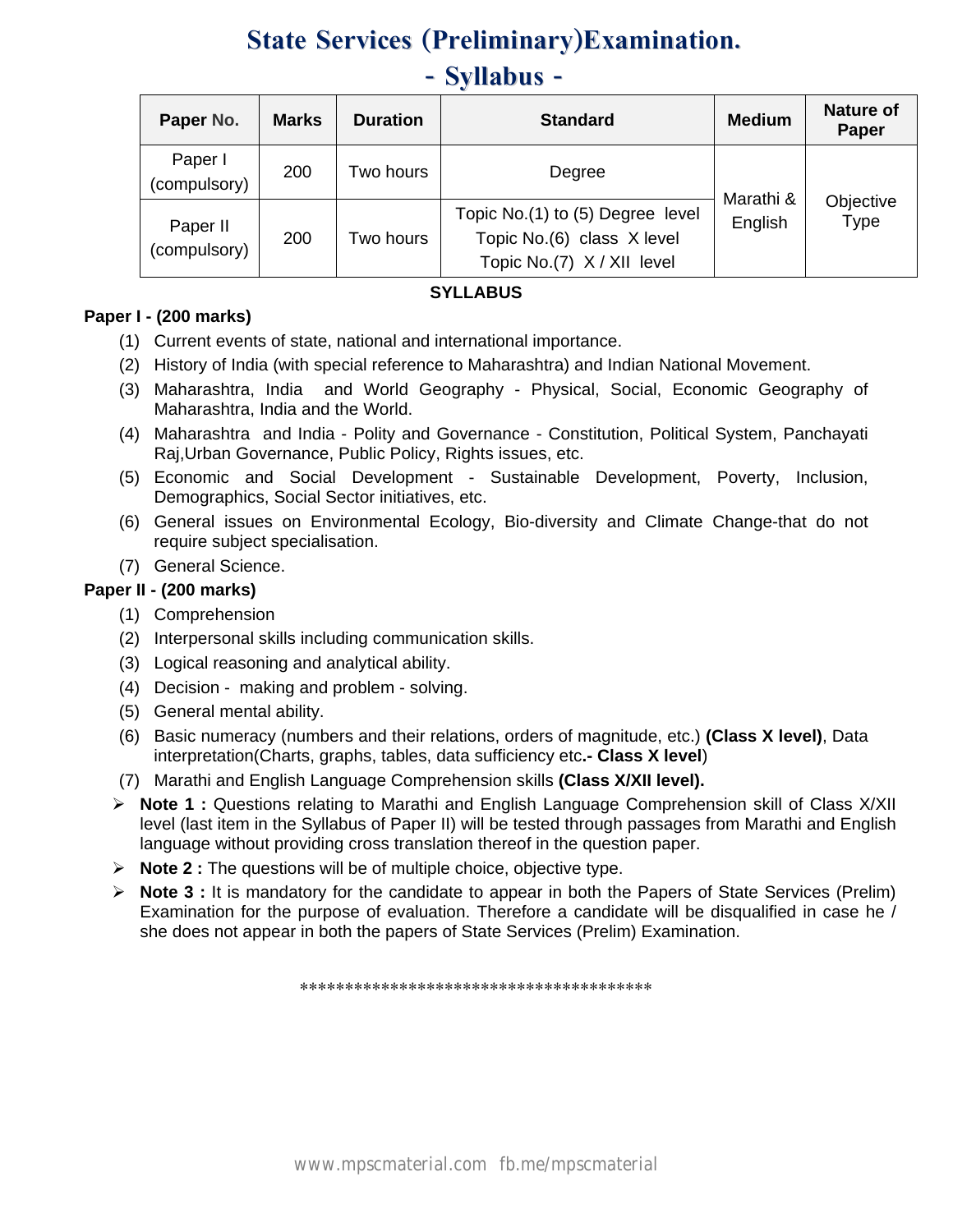# **रा¶य सेवा (म°य ु ) परी©ा -2016 पासन ूState Service (Main) Examination – from 2016**

**सचना ू – 1. सन -2016 ´या रा¶य सेवा (म°यु ) परी©ेपासनू मराठी व इंĐजी या िवषया´या ĢÌनपिĝकेचे ÎवǗप बदल½यात आलेअसनू सधािरत ु परी©ा योजना व अÆयासĎम खालीलĢमाणेलागूराहील. सामाÂय अÁययन-- I, II, III, IV या िवषयां´या ĢÌनपिĝकां´या अÆयासĎमात कोणताही बदल कर½यात आलेला नाही. 2. तीन चकी´या ु उDŽरांकिरता एका ĢÌनाचेगणु वजा कर½यात येतील.**

# **-: परी©ा योजना :-**

**परी©ेचेटÃपे :-** लेखी परी©ा - 800 गणु , **मलाखत ु** - 100 गणु , **ĢÌनपिĝकांची सं°या:- सहा** (**अिनवाय«**)

| पेपर क्र. व<br>संकेतांक                                                            | विषय                                                                                                                 | गुण | प्रश्न<br>संख्या | दर्जा                           | माध्यम             | कालावधी | प्रश्नपत्रिकेचे<br>स्वरुप |  |  |
|------------------------------------------------------------------------------------|----------------------------------------------------------------------------------------------------------------------|-----|------------------|---------------------------------|--------------------|---------|---------------------------|--|--|
| १<br>(अनिवार्य)                                                                    | मराठी                                                                                                                | 40  | --               | उच्च माध्यमिक<br>शालांत परीक्षा | मराठी              | तीन तास | पारंपरिक/                 |  |  |
| (संकेतांक ०४२)                                                                     | इंग्रजी                                                                                                              | 40  |                  | उच्च माध्यमिक<br>शालांत परीक्षा | इंग्रजी            |         | वर्णनात्मक                |  |  |
|                                                                                    | पेपर क्र.१ मधील दोन्ही विषयांसाठी एकच संयुक्त प्रश्नपत्रिका राहिल. मात्र दोन्ही भागांसाठी दोन स्वतंत्र उत्तरपुस्तिका |     |                  |                                 |                    |         |                           |  |  |
|                                                                                    |                                                                                                                      |     |                  | राहतील.                         |                    |         |                           |  |  |
| २                                                                                  | मराठी                                                                                                                | 40  |                  | पदवी                            | मराठी              |         |                           |  |  |
| (अनिवार्य)<br>(संकेतांक ०४३)                                                       | इंग्रजी                                                                                                              | 40  |                  | पदवी                            | इंग्रजी            | एक तास  | वस्तुनिष्ठ बहुपर्यायी     |  |  |
| पेपर क्र.२ मधील दोन्ही विषयांसाठी एकच संयुक्त प्रश्नपुस्तिका व उत्तरपत्रिका राहील. |                                                                                                                      |     |                  |                                 |                    |         |                           |  |  |
| ३<br>(अनिवार्य)<br>(संकेतांक ०३१)                                                  | सामान्य<br>अध्ययन<br><b>(पेपर - १)</b>                                                                               | १५० | १५०              | पदवी                            | मराठी<br>व इंग्रजी | दोन तास | वस्तुनिष्ठ<br>बहुपर्यायी  |  |  |
| $\mathbf{X}$<br>(अनिवार्य)<br>(संकेतांक ०३२)                                       | सामान्य<br>अध्ययन<br><b>(पेपर - २)</b>                                                                               | १५० | १५०              | पदवी                            | मराठी<br>व इंग्रजी | दोन तास | वस्तुनिष्ठ<br>बहुपर्यायी  |  |  |
| $\mathbf{u}$<br>(अनिवार्य)<br>(संकेतांक ०३३)                                       | सामान्य<br>अध्ययन<br>(पेपर - ३)                                                                                      | १५० | १५०              | पदवी                            | मराठी<br>व इंग्रजी | दोन तास | वस्तुनिष्ठ<br>बहुपर्यायी  |  |  |
| ξ<br>(अनिवार्य)<br>(संकेतांक ०३४)                                                  | सामान्य<br>अध्ययन<br>(पेपर - ४)                                                                                      | १५० | १५०              | पदवी                            | मराठी<br>व इंग्रजी | दोन तास | वस्तुनिष्ठ<br>बहुपर्यायी  |  |  |

 **अÆयासĎमाकिरता पढु ील पÍठृ पहा**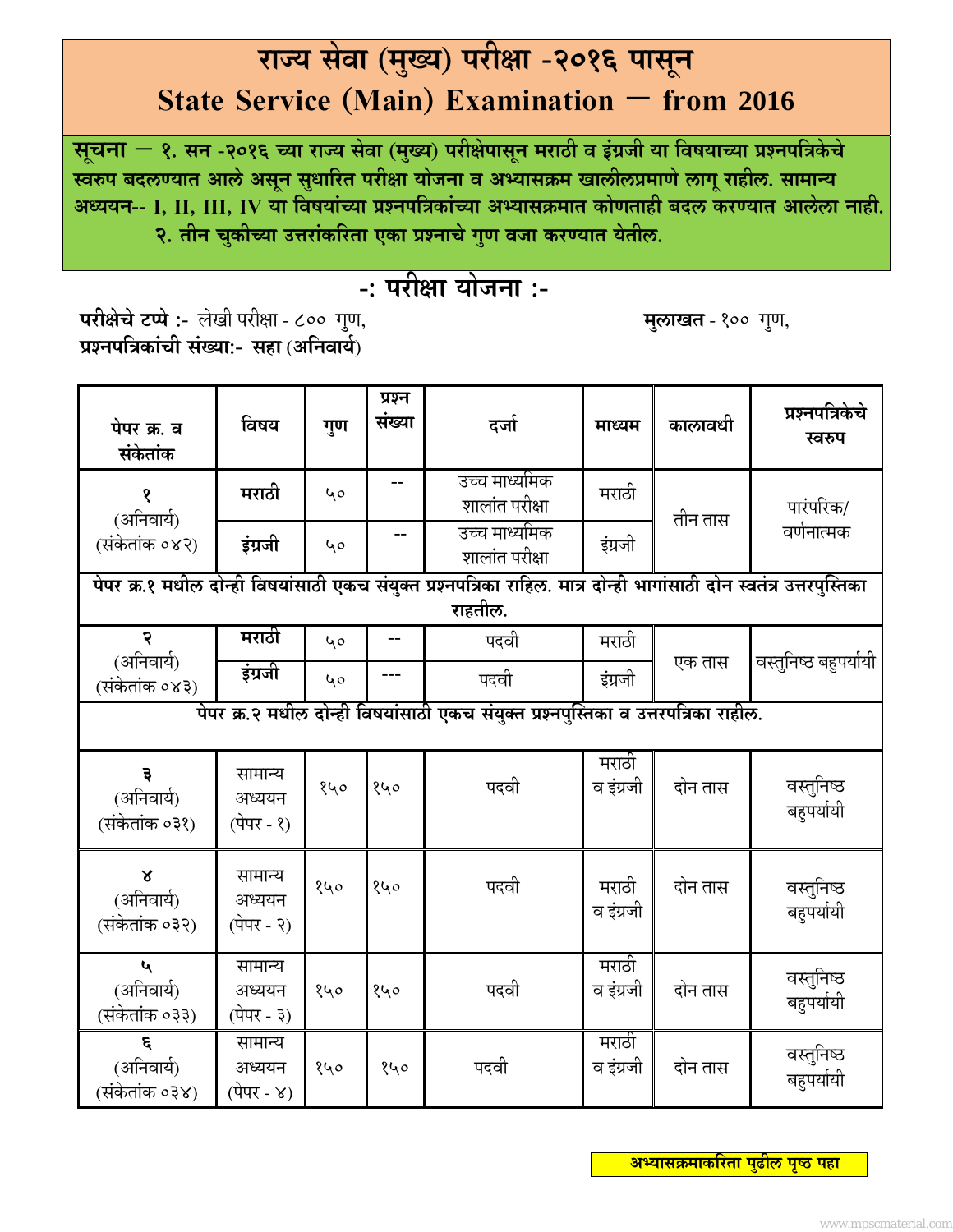| पेपर क्रमांक $-$ १ मराठी व इंग्रजी (पारंपरिक/वर्णनात्मक) |                                                                                                               |  |  |  |  |  |
|----------------------------------------------------------|---------------------------------------------------------------------------------------------------------------|--|--|--|--|--|
| क्रमांक                                                  | विषय                                                                                                          |  |  |  |  |  |
| १.                                                       | भाग-१- मराठी ( एकुण-५० गुण)                                                                                   |  |  |  |  |  |
|                                                          | निबंध लेखन. -दोनपैकी एका विषयावर सुमारे ४०० शब्द                                                              |  |  |  |  |  |
|                                                          | भाषांतर -इंग्रजी उताऱ्याचे मराठीत भाषांतर, सुमारे अर्धे पान/ २ परिच्छेद                                       |  |  |  |  |  |
|                                                          | सारांश लेखन                                                                                                   |  |  |  |  |  |
| २.                                                       | भाग-२- इंग्रजी ( एकुण-५० गुण)                                                                                 |  |  |  |  |  |
|                                                          | 1) Essay writing - An essay on one out of the two given topics/subject (About 400 words)                      |  |  |  |  |  |
|                                                          | 2) Translation $-$ Marathi paragraph to be translated into English, approximately $1/2$ page/<br>2 paragraphs |  |  |  |  |  |
|                                                          | 3) Precis writing                                                                                             |  |  |  |  |  |
| पेपर क्रमांक - २ मराठी व इंग्रजी (वस्तुनिष्ठ/बहुपर्यायी) |                                                                                                               |  |  |  |  |  |
| क्रमांक                                                  | विषय                                                                                                          |  |  |  |  |  |
| १.                                                       | मराठी ( एकुण-५० गुण)-                                                                                         |  |  |  |  |  |
|                                                          | <b>व्याकरण</b> — म्हणी, वाक्प्रचार, समानार्थी/विरुध्दार्थी शब्द, शुध्दलेखन/विरामचिन्हे, इत्यादी.              |  |  |  |  |  |
|                                                          | <b>आकलन</b> - उताऱ्याखालील प्रश्नांची उत्तरे लिहिणे.                                                          |  |  |  |  |  |
| २.                                                       | English (एकुण-५० गुण)                                                                                         |  |  |  |  |  |
|                                                          | Grammar - Idioms, Phrases, Synonyms/Antonyms, Correct formation of words and<br>sentences, Punctuation, etc   |  |  |  |  |  |
|                                                          | Comprehension                                                                                                 |  |  |  |  |  |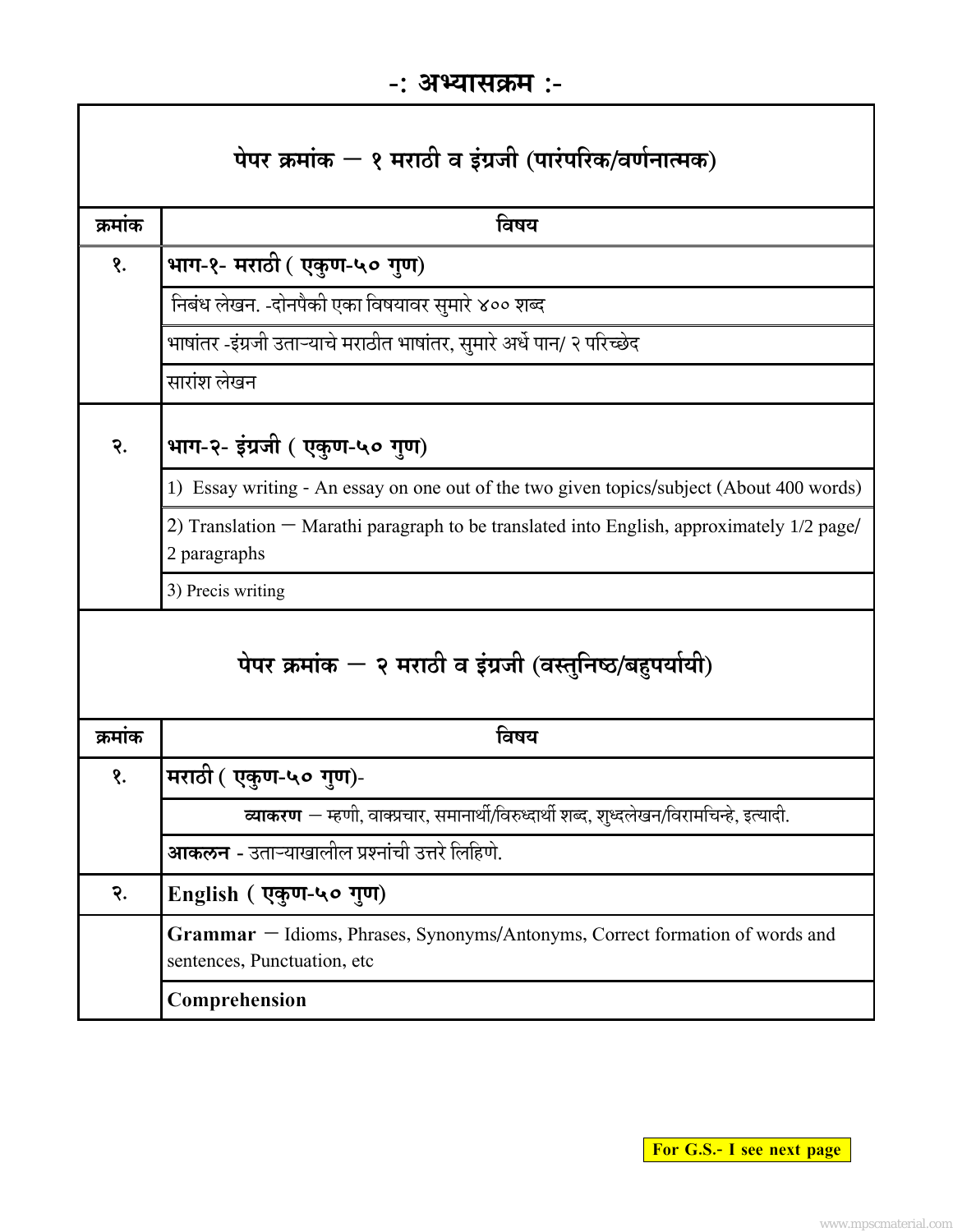## **GENERAL STUDIES – I**

## **HISTORY AND GEOGRAPHY**

**Nature of Paper : Objective Type. Duration : 2 Hours Duration : 2 Hours** 

**Note:** 

**(1) The Nature and standard of questions in the paper will be such that a well educated person will beable to answer without any specialised study and its intention is to test candidate's general awareness of a variety of subjects.** 

\_\_\_\_\_\_\_\_\_\_\_\_\_\_\_\_\_\_\_\_\_\_\_\_\_\_\_\_\_\_\_\_\_\_\_\_\_\_\_\_\_\_\_\_\_\_\_\_\_\_\_\_\_\_\_\_\_\_\_\_\_\_\_\_\_\_\_\_\_\_\_\_\_\_\_\_\_\_\_\_\_\_\_\_\_\_\_

**(2) It is expected from candidates to study the latest and recent developments and happenings pertaining to the topics/sub topics mentioned below.** 

## **1. HISTORY:**

- **1.1 History of Modern India (1818-1857) particularly Maharashtra**: Introduction of modern education Press, Railway, Post and Telegraph, Industries, Land reforms and Socio-religious reforms – Its impact on society.
- **1.2 Establishment of British Rule in India:** Wars against major Indian powers, Policy of subsidiary alliance,Doctrine of Lapse, Structure of British Raj upto 1857.
- **1.3 Socio-Cultural Changes:** Contacts with Christian Missions, coming of English education and the Press, Official-social reform measures (1828 to 1857). Socio-religious reform movements: Brahmo Samaj, Prarthana Samaj, Satyashodhak Samaj, Arya Samaj. Reform movements among the Sikhs and the Muslims, Depressed Classes Mission, Non-Brahmin movement and Justice Party.
- **1.4 Social and economic awakening:** Indian Nationalism 1857 revolt and after, Indian National Congress (1885- 1947), Azad Hind Sena, Role of important personalities, Role of Press and Education in social awakening in pre- independent India.
- **1.5 Emergence and growth of Indian nationalism:** Social background, formation of National Associations, Peasant uprisings, foundation of Indian National Congress, the moderate phase, growth of extremism, Morley-Minto reforms, Home Rule movement, Lucknow pact, Mont-Ford reforms.
- **1.6** National movement in Gandhi Era: Gandhiji's leadership and ideology of resistance, Gandhian mass movements, Non-cooperation, Civil Disobedience, individual Satyagraha, Quit India movement. Satyashodhak Samaj, Gandhiji and removal of untouchability, Dr. B.R.Ambedakar's approach to problem of untouchability, Muslim politics and Freedom movement (Sir Syed Ahmed Khan and Aligarh movement, Muslim League and Ali Brothers, Iqbal, Jinnah), Unionist Party and Krishak Praja Party, Politics of Hindu Mahasabha, Communists and the Indian freedom struggle, Congress Socialist Party, Women in the National movement, States' Peoples' movements, Leftist Movement – Peseant Movement - Tribal uprising, Trade Union Movement and Adivasi Movement.
- **1.7 India after Independence:** Consequences of Partition, Integration of Princely states, Linguistic reorganisation of states, Nehru's Policy of Non-alignment. Samyukta Maharashtra movement: major political parties and personalities involved therein, Relations with neighbouring countries, India's role inInternational Politics. Progress in Agriculture, Industry, Education, Science and Technology. Emergence ofIndira Gandhi's Leadership, Liberation of Bangladesh, Non-Alignment under Indira Gandhi, CoalitionGovernments in States; Students' unrest, Jayaprakash Narayan and Emergency. Terrorism in Panjab andAssam. Naxalism and Maosim, Environmental Movement, Women's Movement and Ethnic Movement.
- **1.8 Selected Social Reformers of Maharashtra- their ideology and work:** Gopal Ganesh Agarkar, Mahatma Phule, M.G. Ranade, Prabodhankar Thakare, Maharshi Karve, Rajarshi Shahu Maharaj, Maharshi Vitthal Shinde, Babasaheb Ambedkar, Lokmanya Tilak, Mahatma Gandhi, Vinoba Bhave, Vinayak D. Sawarkar,Annabhau Sathe, Krantiveer Nana Patil, Lahuji Salve, Karmaveer Bhaurao Patil.
- **1.9 Cultural Heritage of Maharashtra (Ancient to Modern) :** Performing Arts (Dance, Drama, Films, Music and Folk Arts, Lavani, Tamasha, Povada, Bharud, and other folk dances), Visual Arts (Architecture, Painting and Sculpture) and Festivals. Impact of Literature on socio - psychological development of Maharashtra: Bhakti,Dalit, Urban and Rural Literature.

**Standard : Degree. Total Marks : 150**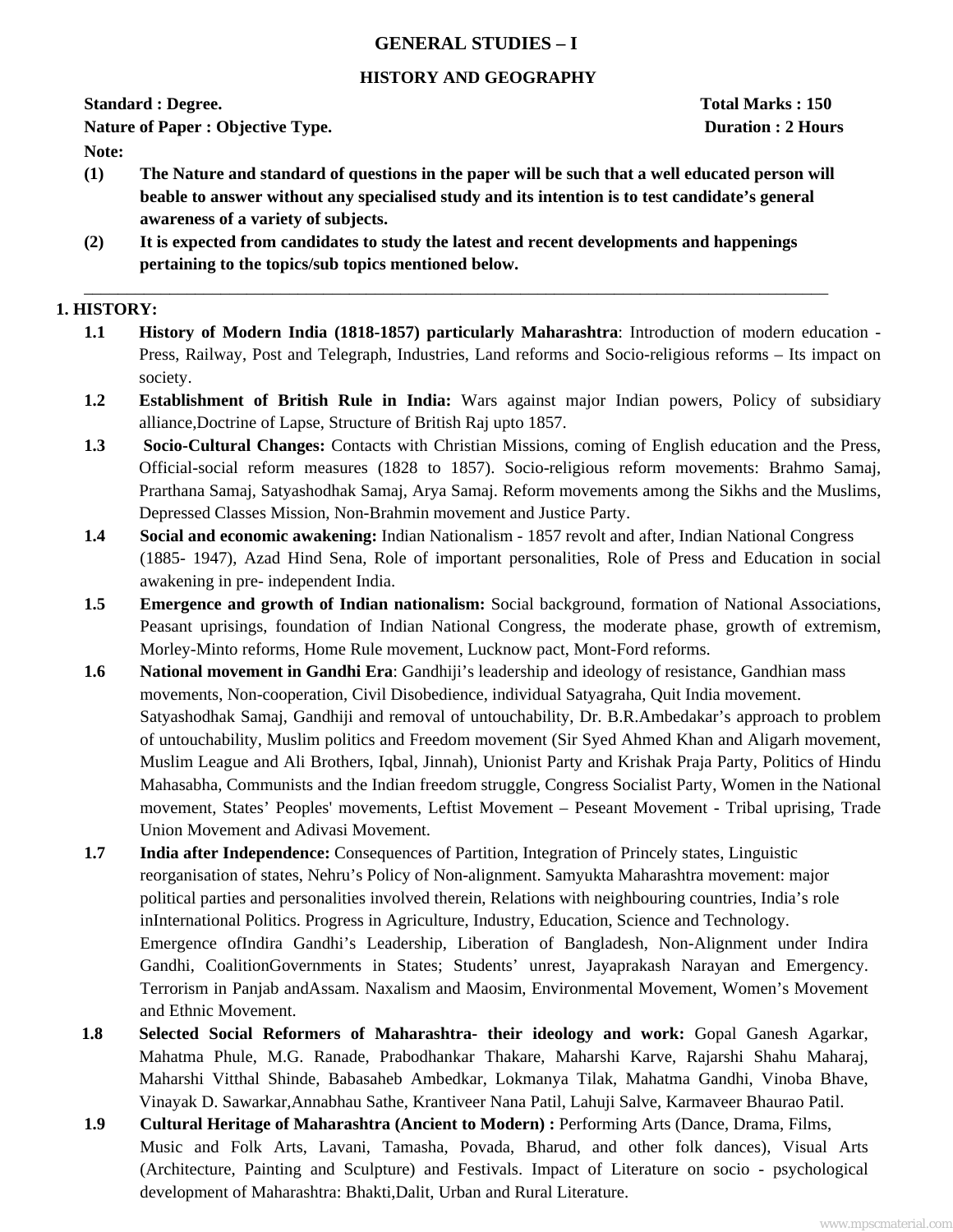#### **2. GEOGRAPHY– WITH SPECIAL REFERENCE TO MAHARASHTRA:**

**2.1** Physical Geography: Interior of the earth- composition and physical conditions. Factors controlling

l andform development. Concept of geomorphic cycles- landforms associated with fluvial, arid, glacial, and coastal cycle. Evolution and Geomorphology of the Indian Subcontinent- Major physiographic regions - Problems of floods - Physiographic details of Maharashtra. Geomorphic features of Maharashtra. India'sstrategic location with reference to her neighbours, Indian Ocean Rim, Asia and the World.

- **2.2 Economic Geography of Maharashtra: Minerals and Energy Resources: Their** distribution, importance and development in Maharashtra. Tourism in Maharashtra – Religious Tourism, Medicinal Tourism, EcoTourism and Cultural Heritage. Reserved forests, Animal sanctuaries, National Parks and Forts in Maharashtra, Tiger Project.
- **2.3 Human and Social Geography of Maharashtra:** Migration of population, causes and effects, sugarcane cutting labourers - effects of migration on source and destination areas. Rural settlements in Maharashtra.Problems of Urban and Rural Settlements – Environmental, Housing, Slum, Water Supply and Sanitation,Urban Traffic and Pollution.
- **2.4 Environmental Geography:** Ecology and Ecosystem- energy flow, material cycle, food chain and webs.Environmental degradation and conservation, global ecological imbalances- pollution and Greenhouse effect, role of CO2 and methane in greenhouse effect, global warming, reduction in bio-diversity and depletion of forests. Environmental laws and environmental impact assessment. Kyoto protocol and Carbon credits. Urban waste management. CRZ I and CRZ II.
- **2.5 Population Geography (with reference to Maharashtra)**: Causes and consequences of migration. Rural and Urban settlements- site, situation, types, size, spacing and morphology. Urbanisation- process and problems. Rural – Urban Fringe, and sphere of urban influence. Regional imbalances.
- **2.6 Remote Sensing:** Concept of remote sensing. Indian Remote Sensing (IRS) satellites. Imageries- IRS products, MSS bands- blue, green, red and near infra red, False Colour Composite (FCC). Application of remote sensing in natural resources. Introduction to Geographical Information System (GIS) and Global Positioning System (GPS).

#### **3. GEOGRAPHY AND AGRICULTURE:**

- **3.1 Agroecology:** Agroecology and its relevance to man, natural resources, their sustainable management and conservation. Physical and social environment as factors of crop distribution and production. Climatic elements as factors of crop growth. Environmental pollution and associated hazards to crops, animals and humans.
- **3.2 Climate: Atmosphere** composition and structure. Solar radiation and heat balance. Weather elements temperature, pressure, planetary and local winds, monsoon, air masses and fronts and cyclones. Mechanism of Indian monsoon, monsoon forecast, distribution of rainfall, cyclones, droughts and floods, and climatic regions. Distribution of Rainfall in Maharashtra - spatial and temporal variability – Agroclimatic zones of Maharashtra - Problem of Drought and scarcity, DPAP (Draught Prone Area Programme) –Water requirement in Agricultural, Industrial and Domestic Sectors. Problem of Drinking Water. Cropping pattern in different agro-climatic zones of Maharashtra. Impact of high-yielding and short-duration varieties on shifts in cropping pattern. Concepts of multiple cropping, and inter-cropping and their importance. Modern concepts of organic farming, sustainable agriculture.
- **3.3 Soils:** Soil-physical, chemical and biological properties. Processes and factors of soil formation. Mineral and organic constituents of soil and their role in maintaining soil productivity. Essential plant nutrients and other beneficial elements in soils and plants Problem soils and their reclamation methods. Problems of soil erosion and degradation in Maharashtra. Soil conservation planning on watershed basis. Erosion and runoff management in hilly, foot hills and valley lands; processes and factors affecting them.
- **3.4 Water management:** Present scenario, Methods and importance of water conservation. Water quality standards. Interlinking of rivers in India. Conventional and non-conventional methods of rainwater harvesting. Groundwater management- technical and social aspects, Methods of artificial groundwater recharge. Concept of watershed and watershed management. Dryland agriculture and its problems. Wateruse efficiency in relation to crop production, ways and means of reducing run-off losses of irrigation water. Drip and sprinkler irrigation. Drainage of water-logged soils, effect of industrial effluents on soil and water.

\*\*\*\*\*\*\*\*\*\*\*\*\*\*\*\*\*\*\*\*\*\*\*\*\*\*\*\*\*\*\*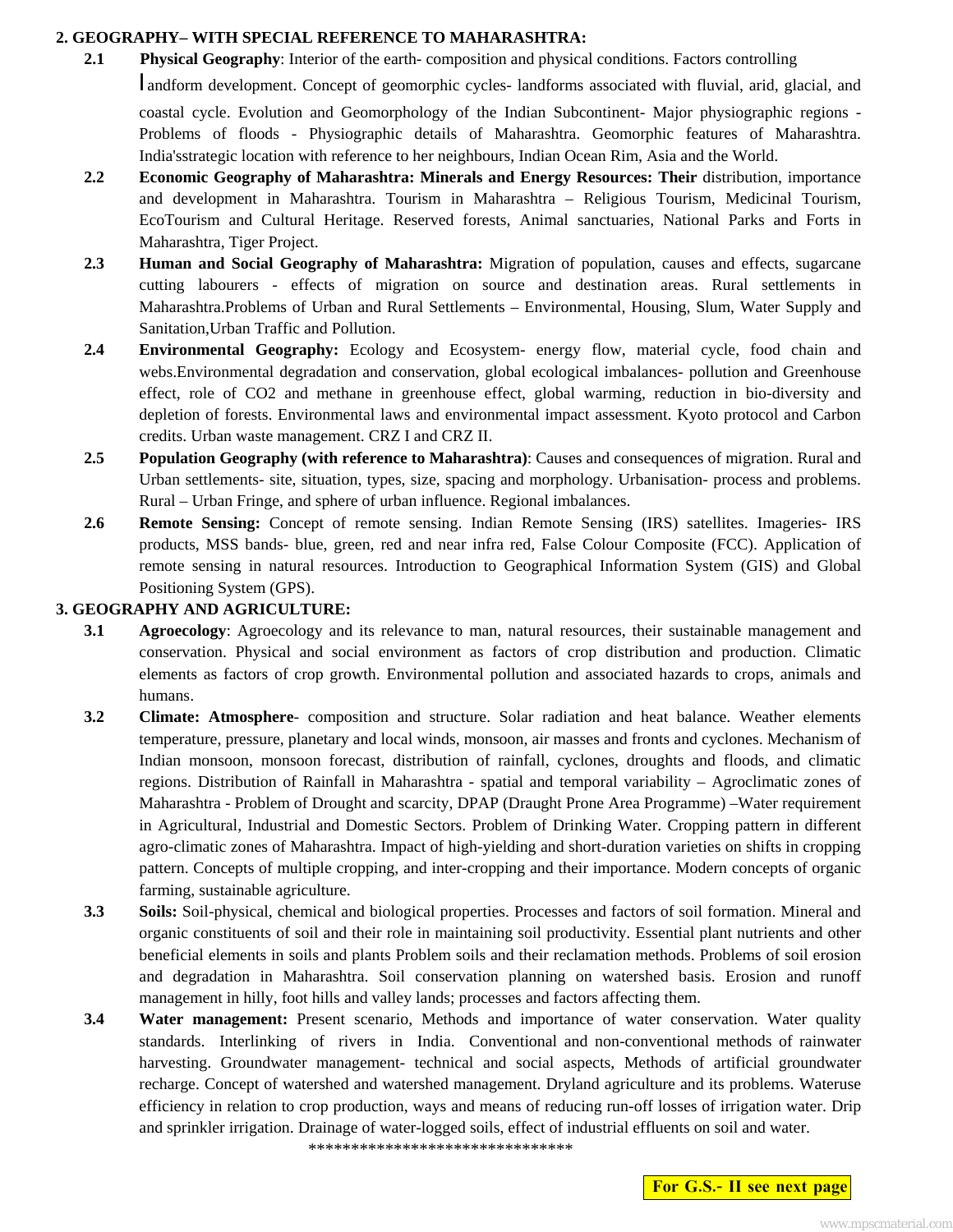## **GENERAL STUDIES– II INDIAN CONSTITUTION AND INDIAN POLITICS (WITH SPECIAL REFERENCE TO MAHARASHTRA) AND LAW:**

**Standard: Degree. Total Marks:150** 

**Nature of Paper : Objective Type.** Duration : 2 Hours **Duration : 2 Hours** 

 **Note:** 

- **(1) The Nature and standard of questions in the paper will be such that a well educated person will be able to answer without any specialised study and its intention is to test candidate's general awareness of a variety of subjects.**
- **(2) It is expected from candidates to study the latest and recent developments and happenings pertaining to the topics/sub topics mentioned below.**

**\_\_\_\_\_\_\_\_\_\_\_\_\_\_\_\_\_\_\_\_\_\_\_\_\_\_\_\_\_\_\_\_\_\_\_\_\_\_\_\_\_\_\_\_\_\_\_\_\_\_\_\_\_\_\_\_\_\_\_\_\_\_\_\_\_\_\_\_\_\_\_\_\_\_\_\_\_\_\_\_\_\_\_\_\_** 

- **1. The Constitution of India:** Making of the Constitution, Salient Features of the Constitution. Philosophy of the Preamble - (Secular democratic and socialist), Fundamental Rights and Duties – Directive Principles of State Policy, Free and Compulsory primary education, Uniform Civil Code, and Fundamental Duties. Centre - State relations and Formation of New States. Independent Judiciary. Amendment Procedure and Major Amendments to the Constitution: Landmark Judgments used for interpreting the Constitution. Structure and Functions of major Commissions and Boards: Election Commission, Union and State Public Service Commissions, National Women's Commission, Human Rights Commission, National Minorities S.C./S.T. Commission - River Water Dispute Settlements Board etc.
- **2. The Political System (Structure, Powers and Functions of Governments):** Nature of Indian Federation - Union & State- Legislatures, Executive & Judiciary. Union-State Relationship-Administrative, Executiveand Financial Relationships. Distribution of Legislative powers, Subjects.
	- **(1) The Central Government** The Union Executive: President- Vice-President Prime Minister and Council of Ministers - Attorney General of India - Comptroller and Auditor General of India
	- **(2) The Union Legislature -** Parliament, Speaker and Dy. Speaker Parliamentary Committees Parliament's Control over Executive.
	- **(3) Judiciary:** Organisation of Judiciary Integrated Judiciary Functions Role and Power of the Supreme Court and High Court - Subordinate Courts – Lokpal, Lokayukt and Lok Nyayalaya - Judiciary as a watch-dog protecting the Constitutional Order- Judicial Activism, Public Interest Litigation.
- **3. State Government and Administration (With Special Reference to Maharashtra) –** Formation and Reorganisation of Maharashtra State, Governor, Chief Minister, Council of Ministers, Chief Secretary, State Secretariat, Directorates, Legislative Assembly, Legislative Council, - Powers, Functions and Role - Legislative Committees. Sherrif of Mumbai.
- **4. District Administration -** Evolution of District Administration, Changing role of the District Collector: Law and Order, Relationship with functional Departments. District Administration and the Panchayati Raj Institutions. Role and Functions of the Sub-Divisional Officer.
- **5. Rural and Urban Local Government:** Significance of 73rd and 74th Amendment to the Constitution. Empowerment of local government and their role in development.
	- **(1) Rural Local Government,** Composition, Powers and Functions of Zilla Parishad, Panchayat Samiti and Gram Panchayat. Peculiarities of Panchayat Raj Institutions of Mahrashtra, Status Report of Panchayat Raj Institutions and its Performance Appraisal. Main features of 73rd Constitutional Amendments. Problems of implementation. Major rural development programmes and their management.
	- **(2) Urban Local Government,** Composition and Functions of Municipal Corporations, Municipal Councils and Cantonment Boards. Structure, Officials, Resources, Powers- Functions and Controls. Main features of 74th Constitutional Amendments: Problems of implementation. Major urban development programmes and their management.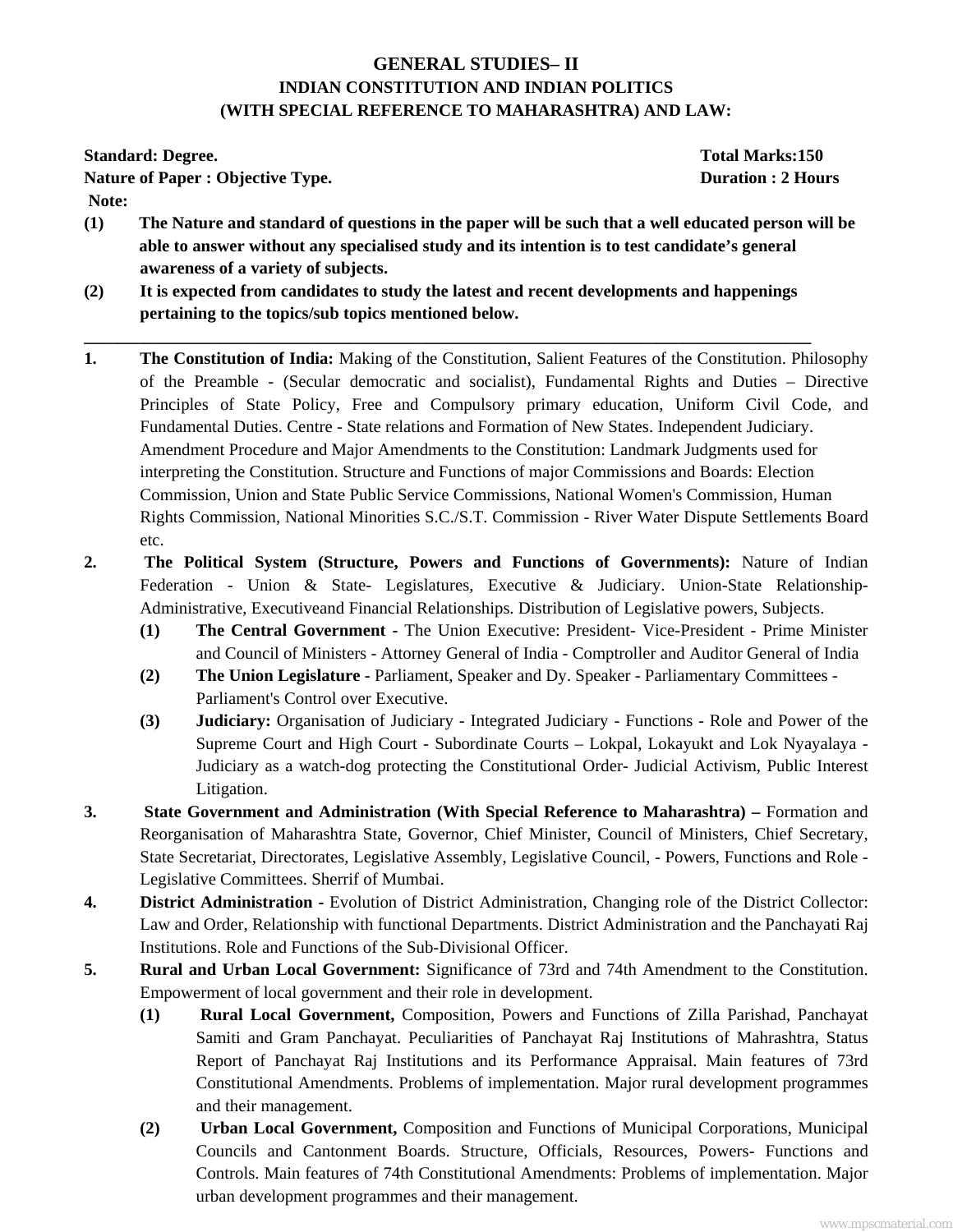- **6. Educational System :** Directive Principles of State Policy and Education; Educational Problems of Disadvantaged Sections- Scheduled Castes, Scheduled Tribes, Muslims and Women; Privatization of education - issues of access to education, merit, quality, and social justice; General Agreement on Trade in Services (GATS) and emerging issues, Challenges in Higher Education today. Sarva Shiksha Abhiyan, Madhyamik Shiksha Abhiyan.
- **7. Parties and Pressure Groups:** Nature of Party system Role of National Parties Ideology, organisation and electoral performance - Political Parties and their Social Bases. Regionalism- Rise of Regional Parties; Ideology, Organisation and electoral performance - Major Pressure Groups and Interest Groups in Maharashtra - their Role and impact on Policy making. Programmes of Social Welfare in Maharashtra : Women and Children; Labour; and Youth. Non-Government Organizations and their Role in Social Welfare.
- **8.** The Media: Print and Electronic Media its impact on policy making, shaping of the public opinion and educating the people. Press Council of India. Code of conduct for Mass media in a secular democracy like India. The portrayal of women in the main stream mass media: Facts and Norms. Freedom of speech and expression, and limitation thereof.
- **9.** The Electoral Process: Main features of Electoral process single member territorial Constituencies. Reserved constituencies for weaker sections - Adult Franchise - Role of Election Commission – General Elections - Major trends – Patterns of Voting behaviour - and Factors influencing the voting behaviour - Problems and difficulties in conducting Free and Fair Elections - Electoral Reforms. EVMs.
- **10. Administrative Law:** Rule of law. Administrative Discretion and its control and Judicial Review. Administrative Tribunals, their establishment and functioning. Principles of Natural Justice.
- **11. Central and State Government Privileges:** Section 123 of the Indian Evidence Act, Official Secrets Act, RTI and its impact on Official Secrets Act.

## **12. Some Pertinent Laws:**

- (1) Environmental Protection Act, 1986: Object, Machinery and Measures provided therein.
- (2) The Consumer Protection Act, 1986: Definitions Consumer Disputes Redressal Machinery.
- (3) Right to Information Act, 2005: Rights of Applicants, duty of Public Authority, exceptions to the information.
- (4) Information Technology Act 2000 (Cyber Law): Definitions Authorities offences.
- (5) The Prevention of Corruption Act: Object, Machinery and Measures provided therein.
- (6) Scheduled Castes and Scheduled Tribes (Prevention of Atrocities) Act 1989: Object, Machinery and Measures provided therein.
- (7) Scheduled Castes and Scheduled Tribes (Prevention of Atrocities) Rules 1995: Object, Machinery and Measures provided therein.
- (8) Protection of Civil Rights Act 1955: Object, Machinery and Measures provided therein.
- **13. Social Welfare and Social Legislation:** Social Legislation as an instrument of Social Change; Human Rights. Protection to Women under: The Constitution of India and Criminal Law (CrPC), Domestic Violance (Prevention) Act, The Protection of Civil Rights Act, 1955, The Scheduled Castes and the Scheduled Tribes (Prevention of Atrocities) Act, 1989 and The Right of Information Act, 2005.
- **14. Public Services :** All India Services, Constitutional position, role and functions. Central Services: nature and functions. Union Public Service Commission. State Services and the Maharashtra State Public Service Commission. Training in the changing context of governance- YASHDA, Lal Bahadur Shastri Academy of Administration, Sardar Vallabhbhai Patel National Police Academy.
- **15. Control over Public Expenditure:** Parliamentary Control, Estimates Committee, Public Accounts Committee, Committee on Public Undertakings, Office of the Comptroller and Auditor General (CAG) of India, Role of the Finance Ministry in monetary and Fiscal policy, Composition and function of Accountant General, Maharashra.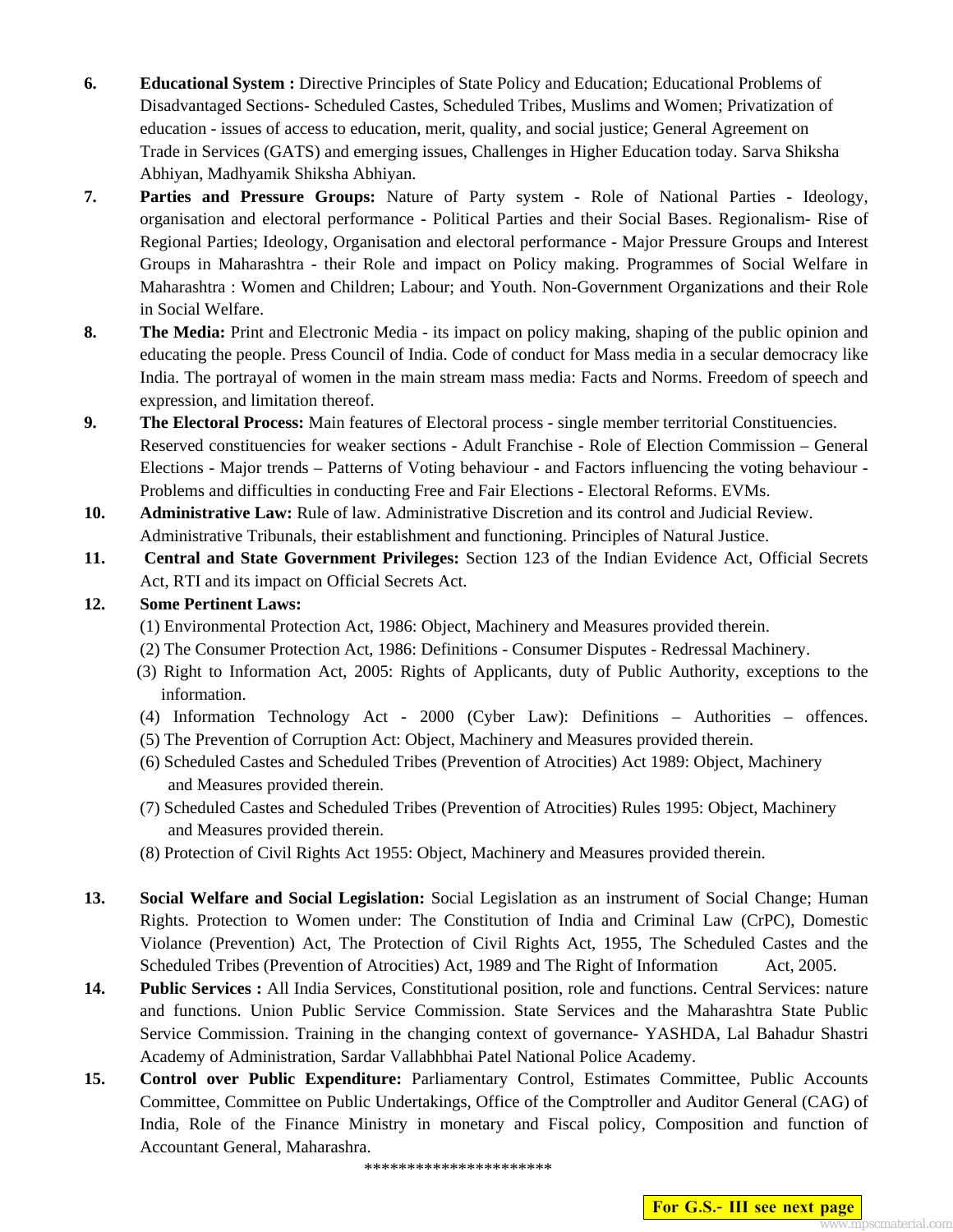## **GENERAL STUDIES– III**

#### **HUMAN RESOURCE DEVELOPMENT (HRD) AND HUMAN RIGHTS:**

**Standard : Degree. Total Marks : 150** 

**Nature of Paper : Objective Type. Duration : 2 Hours Duration : 2 Hours** 

 **Note:** 

- **(1) The Nature and standard of questions in the paper will be such that a well educated person will be able to answer without any specialised study and its intention is to test candidate's general awareness of a variety of subjects.**
- **(2) It is expected from candidates to study the latest and recent developments and happenings pertaining to the topics/sub topics mentioned below.**

**\_\_\_\_\_\_\_\_\_\_\_\_\_\_\_\_\_\_\_\_\_\_\_\_\_\_\_\_\_\_\_\_\_\_\_\_\_\_\_\_\_\_\_\_\_\_\_\_\_\_\_\_\_\_\_\_\_\_\_\_\_\_\_\_\_\_\_\_\_\_\_\_\_\_\_\_\_\_\_\_\_\_\_\_\_** 

## **1. HUMAN RESOURCE DEVELOPMENT**

- **1.1 Human Resource Development in India** Present status of population in India quantitative aspect (size and growth - Sex, Age, Urban and Rural) and qualitative aspects (Education and Healthcare). Population policy and projection upto 2050. Importance and need of Human Resource planning in modern society. Components and factors involved in planning of Human Resources. Nature, types and problems of unemployment in India, Trends of Employment in India, Demand estimate of skilled manpower in different Sectors and Areas. Governmental and Voluntary Institution engaged in development of manpower e.g. NCERT, NIEPA, UGC, Open Universities, AICTE, NCTE, ITIs, NCVT, IMC, etc. Problems and issues related to HRD. Govt. employment policy, various schemes to reduce unemployment and underemployment.
- **1.2 Education:** Education as a tool of HR development and social change. Education (Pre-primary to Higher Education) system in India. Problems and issues (Universalisation of education, vocationalisation of education, Quality improvement, Dropout rate etc.) Education for Girls, Socially and Economically underprivileged classes, Handicapped, Minorities, Talent Search etc. Govt.policies, Schemes and programms for Education. Govt. and Voluntary Agencies involved in promoting, regulating and monitoring Formal, Non-formal and Adult education. e-Learning. Impact of globalisation and privatisation on Indian education. National Knowledge Commission, National Commission for Higher Education and Resaearch, IITs, IIMs, NITs.
- **1.3 Vocational Education:** As a tool of HR development. Vocational/Technical Education- Present status, systems and training in India particularly in Maharashtra. Govt. policies, schemes and programs – Problems, issues and efforts to overcome them. Institutes involved in promoting, regulating, accrediting vocational and Technical Education.
- **1.4 Health:** As an essential and major component of HRD, Vital Statistics, World Health Organisation (WHO) - objectives, structure, functions and its programmes. Govt. Health policies, schemes and programmes, Healthcare system in India. Problems and issues related to Healthcare and efforts to overcome them. Janani-Bal Suraksha Yojana. National Rural Health Mission.
- **1.5 Rural Development:** Empowerment of panchayat Raj system. Village Panchayat and its role in Rural development, Land reforms and development, Role of cooperative institutes in Rural Development, Financial Institutes involved in Rural Development, Rural Employment Schemes, Rural Water Supply and Sanitation programs. Infrastructure development e.g. Energy, Transportation, Housing and communication in rural area. National Rural Employment Guarantee Scheme (NREGS).

## **2. HUMAN RIGHTS:**

**2.1 Universal Declaration of Human Rights (UDHR 1948)-** International human rights standards, its reflections in Indian constitution, mechanism to enforce and protect Human Rights in India. Human Rights Movement in India. Problems related to human rights deprivations such as poverty, illiteracy, unemployment, social-cultural-religious practices, violence, corruption, terrorism, exploitation of labour, custodial crimes etc. Need, for training in and practising of human rights

 and human dignity in a democratic set up. Globalisation and its impact on different sections of Indian Society. Human Development Index, Infant Mortality Ratio, Sex Ratio.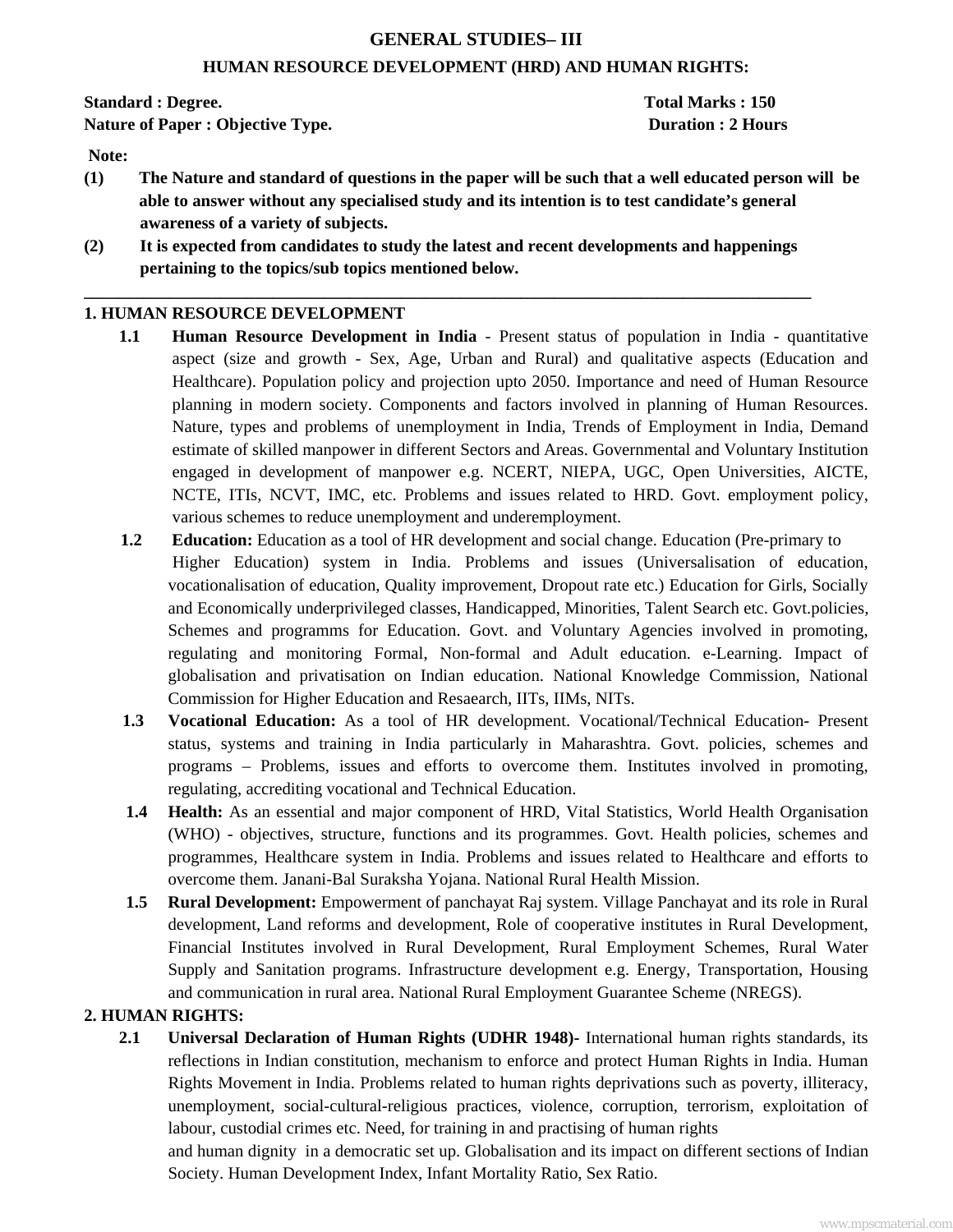- **2.2 Child Development:** problems and issues (Infant mortality, Malnutrition, Child labour, Children education etc.) - Government Policies, welfare schemes and programs - Role of international agencies, Voluntary Organisations Community resources. People participation in their Welfare.
- **2.3 Women Development -** problems and issues (Gender inequality, Violence against women, Girl child Infanticide/Foeticide, Empowerment of Women etc.)- Government Policy, schemes and programs for development / welfare and empowerment - Role of international agencies, Voluntary Organisations and Community resources. People's participation in their development. AASHA.
- **2.4 Youth Development:** problems and issues (Unemployment, unrest, drug addiction etc.) Government Policy - development schemes and programs - Role of international agencies, Voluntary Organisations and Community resources. People's participation in their development.
- **2.5 Tribal Development:** problems and issues (Malnutrition, isolation, integration and development etc.) - Tribal movement - Government Policy, welfare schemes and programs- Role of international agencies, Voluntary Organisations and Community resources. People's participation in their Welfare.
- 2.6 Development for Socially deprived classes (SC, ST, VJ/NT, OBC etc. ) problems and issues (inequality in opportunity etc.) - Government Policy, welfare schemes and development programs - Role of international agencies, Voluntary Organisations and Resource mobilsation and Community participation.
- **2.7 Welfare for aged People** problems and issues Government Policy welfare schemes and programs - Role of international agencies, Voluntary Organisations and Community participation for their development. Utilisation of their services in developmental activities.
- **2.8 Labour Welfare -** problems and issues (working conditions, wages, health and problems related to organised and unorganised sectors) - Government Policy, welfare schemes and programs - Role of ternational agencies, community and Voluntary Organisations.
- **2.9 Welfare of disabled persons** problems and issues (inequality in educational and employment opportunity etc.) - Government Policy, welfare schemes and programs - Role of international agencies, Voluntary Organisations in employment and rehabilitation.
- **2.10 People's Rehabilitations -** (People affected by Development projects and Natural Calamities.) Strategy and programs – Legal Provisions – Consideration of different aspects like economic,cultural, social, psychological etc.
- **2.11 International and Regional Organisations:** United Nations and its specialised agencies UNCTAD, UNDP, ICJ, ILO, UNICEF, UNESCO, UNCHR, EU, APEC, ASEAN, OPEC, OAU, SAARC, NAM,Commonwealth of Nations and European Union.
- **2.12 Consumer Protection:** Salient features of the existing act- Rights of consumers- Consumer disputes and redressal machinery, Different kinds of Forums- Objectives, Powers, functions, procedures, Consumer Welfare Fund.
- **2.13 Values and Ethics:** Fostering of social norms, values, ethics through formal and informal agencies such as family, religion, education, media etc.

\*\*\*\*\*\*\*\*\*\*\*\*\*\*\*\*\*\*\*\*\*\*\*\*

**For G.S.- IV see next page**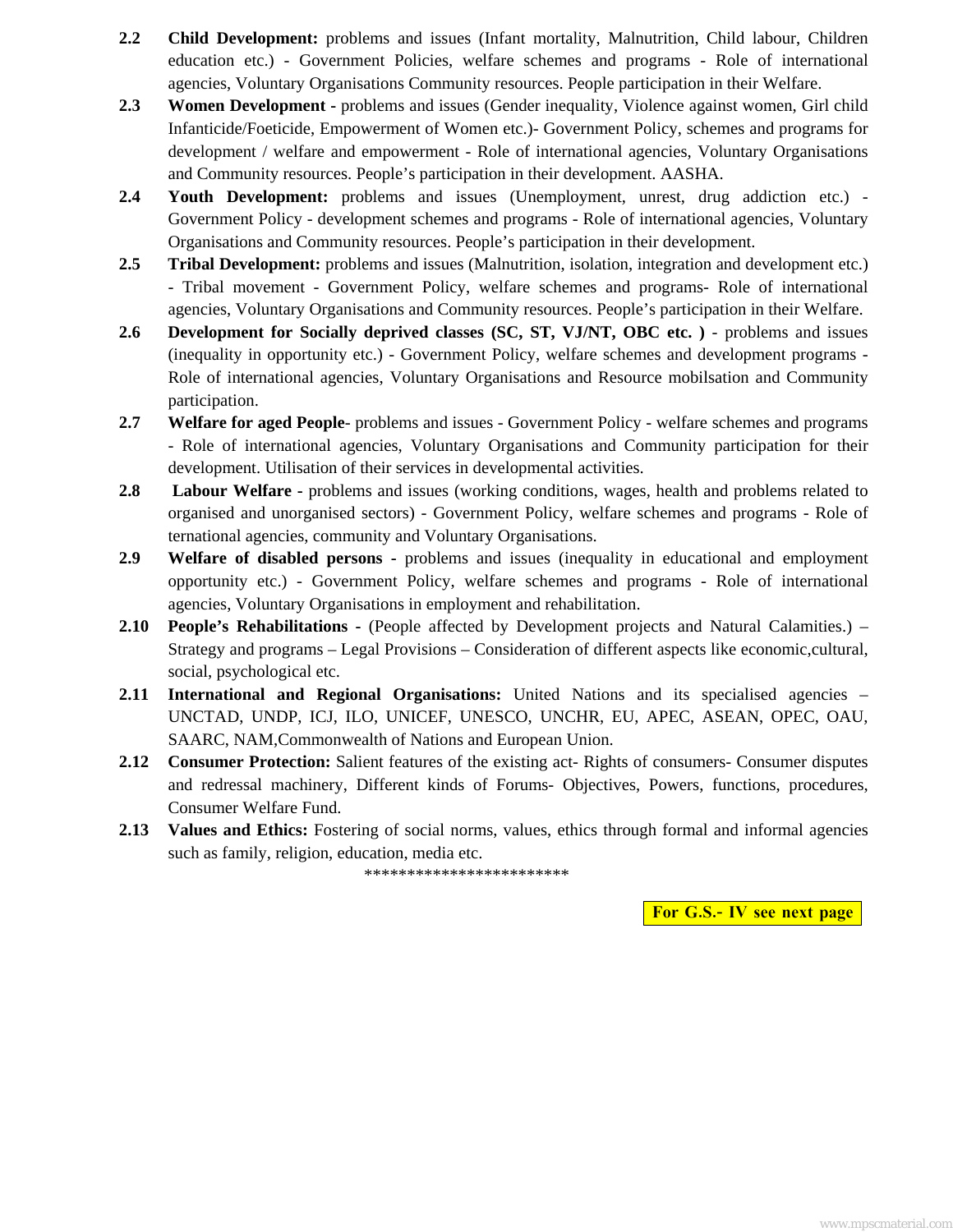## **GENERAL STUDIES– IV ECONOMY AND PLANNING, ECONOMICS OF DEVELOPMENT AND AGRICULTURE, SCIENCE AND TECHNOLOGY DEVELOPMENT**

**Standard: Degree.** Total Marks: 150 **Nature of Paper: Objective Type.** Duration: 2 Hours **Duration: 2 Hours** 

 **Note:** 

- **1) The Nature and standard of questions in the paper will be such that a well educated person will be able to answer without any specialised study and its intention is to test candidate's general awareness of a variety of subjects.**
- **2) It is expected from candidates to study the latest and recent developments and happenings pertaining to the topics/sub topics mentioned below.**

**\_\_\_\_\_\_\_\_\_\_\_\_\_\_\_\_\_\_\_\_\_\_\_\_\_\_\_\_\_\_\_\_\_\_\_\_\_\_\_\_\_\_\_\_\_\_\_\_\_\_\_\_\_\_\_\_\_\_\_\_\_\_\_\_\_\_\_\_\_\_\_\_\_\_\_\_\_\_\_\_\_\_\_\_\_** 

## **1. ECONOMY AND PLANNING**

- **1.1 Indian Economy -** Challenges in Indian Economy Poverty, Unemployment and Regional Imbalances. Planning: Process - Types - Review of India's First to Tenth Five year Plans. Evaluation. Social and Economic Indicators of Development. State and Local Level Planning. Decentralisation -73rd and 74th Constitutional Amendments.
- **1.2 Urban and Rural Infrastructure Development:** Need and Significance. Growth and Development of Social and economic infrastructure such as Energy, Water supply and sanitation, Housing, Transport (Road, Ports etc.), Communications (Post and Telegraphs, Telecommunication), Network of Radio, TV, Internet. Crises, problems related to Infrastructure in India. Policy alternatives- Public-Private Sector Partnership (PPP). FDI and Infrastructure Development- Privatisation of infrastructure development. Centre and State Government Policies for Infrastructure Development. Transport and Housing (Urban and Rural). Problems - Centre and State Government initiatives and programmes. BOLT and BOT schemes.
- **1.3 Industry:** Need importance and role of industries in economic and social development, Growth Pattern, Structure of Large-scale Industries in India with special reference to Maharashtra. Smallscale,Cottage and Village industries, their problems and prospects. Impact of liberalisation, privatisation and globalisation on SSIs. Maharashtra's Policy, measures and programmes for development, promotion and monitoring of SSIs. Export Potential of Small scale and cottage industries. SEZs, SPVs.
- **1.4 Co-operation:** Concept, Meaning, Objectives, Old and new principles of co-operation. Growth and diversification of co-operative movement in India. Co-operative institution in Maharashtra – types, role, importance and diversification. State policy and Co-operative sector - Legislation, Supervision, Audit and Aid. Problems of Co-operatives in Maharashtra. Prospects of Cooperatives in the era of global competition. Review, reforms and prospects of cooperative movement in Maharashtra – Alternative policy initiatives in agricultural marketing- Employment Guarantee Scheme.
- **1.5 Economic reforms:** Background, Liberalisation, Privatisation and Globalisation (concept, meaning, scope and limitations). Economic Reforms at Centre and State Level. WTO Regime - Provisions and its implications and impact on Indian Economy, issues and problems.
- **1.6 International Trade and International Capital Movements:** Emerging Trends in era of globalisation. Growth, Composition and Direction of India's Foreign Trade. Foreign trade policy of India - Export Promotion. WTO and International Trade. Foreign Capital Inflows - Composition and Growth - FDI. e-Commerce. Role of Multinationals - International Financing Agencies – (IMF, World Bank and IDA). International Credit Ratings.
- **1.7 Measurement and estimate of poverty**  Poverty line: concept and facts, BPL, poverty eradication measures – fertility, nuptiality, mortality and morbidity in India - gender empowerment policies.
- **1.8 Factors determining employment**  measures of unemployment relation between income, poverty and employment - issues of distributional and social justice.
- **1.9 Economy of Maharashtra:** salient features of agriculture, industry and service sectors drought management in Maharashtra - FDI in Maharashtra.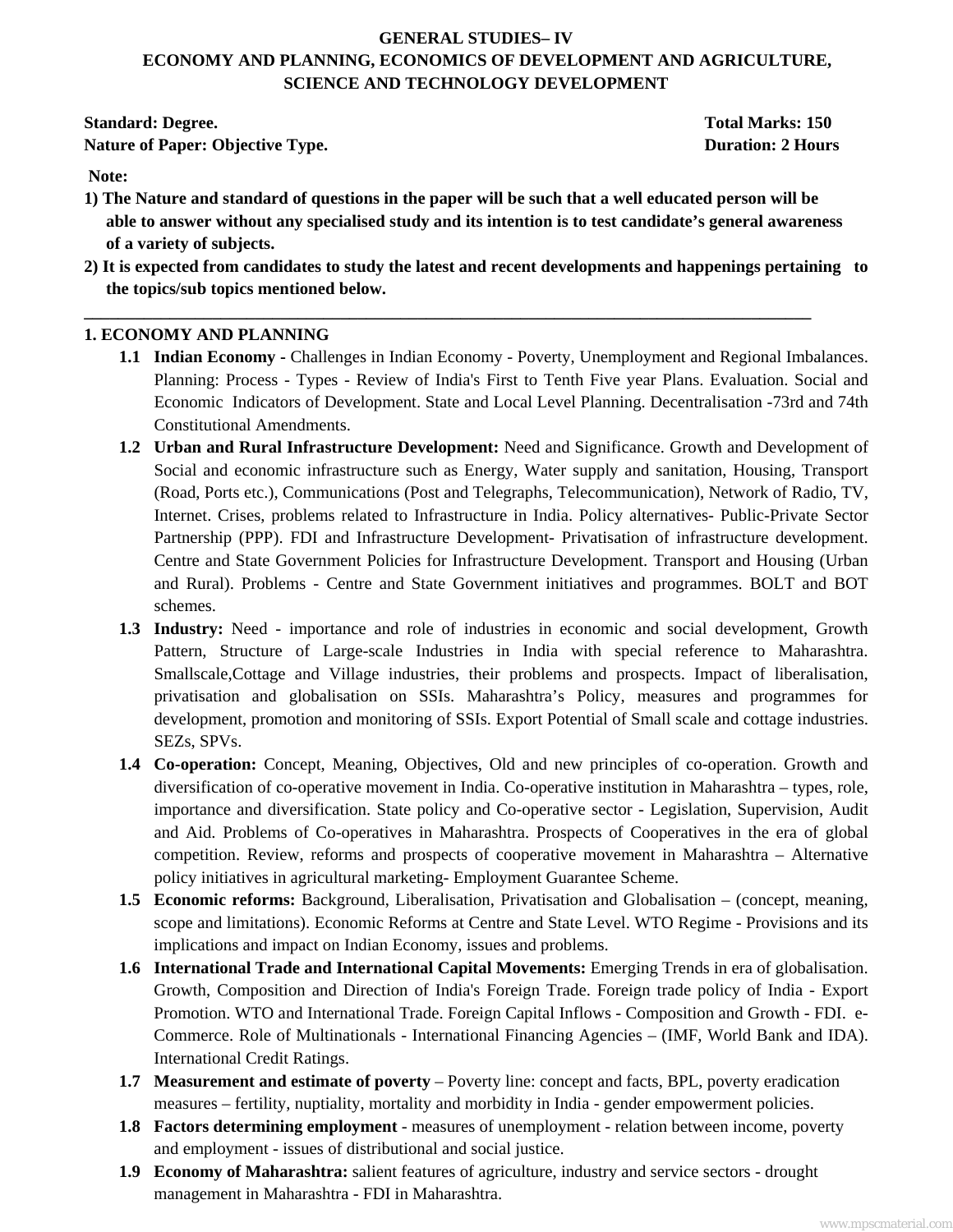### **2. ECONOMICS OF DEVELOPMENT AND AGRICULTURE**

- **2.1 Macro Economics:** Methods of national income accounting. Functions of money base money -highpower money - quantity theory of money - money multiplier. Monetary and non-monetary theories of inflation - control of inflation: monetary, fiscal and direct measures.
- **2.2 Public Finance and Financial Institutions:** Role of public finance in market economy Criteria for public investment. Merit goods and public goods- sources of revenue and expenditure (Centre and State) -forms of taxes and subsidies and their incidence and effects.- tax, non-tax and public debt of Centre and States in India. Public Expenditure (Centre and States) - Growth and causes. Public Expenditure Reform - Performance Based Budgeting and Zero Based Budgeting. Zero-base budgeting types of budget deficits - internal and external borrowings. Review of Tax Reforms at national and State level. VAT. Public debt - Growth, Composition and Burden. Problem of States' Indebtedness to Centre. Fiscal Deficits - Concepts, Control of Deficits - Centre, State and RBI Initiatives. Fiscal Reforms in India - Review at Centre and State Level. Financial sector reforms - new trends in banking real and nominal interest rates - repo and reverse repo transactions.

## **2.3 Growth, Development and International Economics:**

- **(1) Indicators of development-** sustainable development- development and environment Green GDP.
- **(2) Factors of economic development:** natural resource, population, human capital, infrastructure theory of demographic transition- Human development index - human poverty index – gender empowerment measure
- **(3) Role of foreign capital and technology in growth -** multi-national corporations.
- **(4) International trade as an engine of growth**  theories of international trade
- **(5)** IMF-IBRD-WTO Regional Trade Agreements SAARC ASEAN.

## **2.4 Indian Agriculture, Rural Development and Cooperation:**

- **(1) Role of agriculture in economic development** interrelationship between agriculture, industry and services sectors - contract farming - precision farming – corporate farming – organic farming.
- **(2) Size of land holding and productivity -** Green Revolution and technological change agricultural prices and terms of trade - farm subsidies–Public Distribution System - food security.
- **(3) Regional disparities in agricultural growth in India**–agri-business and global marketing agricultural credit in India.
- **(4) Sources of irrigation and water management -** live-stock resource and their productivity White Revolution, fisheries, poultry, forestry, horticulture and floriculture development in India and Maharashtra.
- **(5)** Strategies of rural development during the plan period-rural infrastructure (social and economic)
- **(6) W.T.O. and agriculture**  Farmer's and Breeder's Rights biodiversity GM technology. Implications of GATT (WTO) agreement in agricultural marketing.
- **(7)** Marketing and pricing of agricultural inputs and outputs, price fluctuations and their cost, role of co-operatives in agricultural economy.

## **2.5 Agriculture:**

- **(1) Importance of Agriculture in National Economy** Causes of low productivity Government policies, schemes and programmes for agriculture production and developments such as land reforms and land utilisation, soil and water conservation, rainfed farming, Irrigation and its methods, Mechanization of Agriculture. Role of ICAR, MCAER.
- **(2) Problem of rural indebtedness, Agriculture credit-** need, importance and Financial Institutions involved therein. NABARD and Bhu-Vikas Bank. Agriculture pricing- components, factors affecting prices of various Agriculture produces - Govt. support prices of various agriculture produces, Subsidies. Agriculture Marketing - present status, Value added products. Role of Govt and its institutes in agriculture marketing. (APC, APMC, etc.)